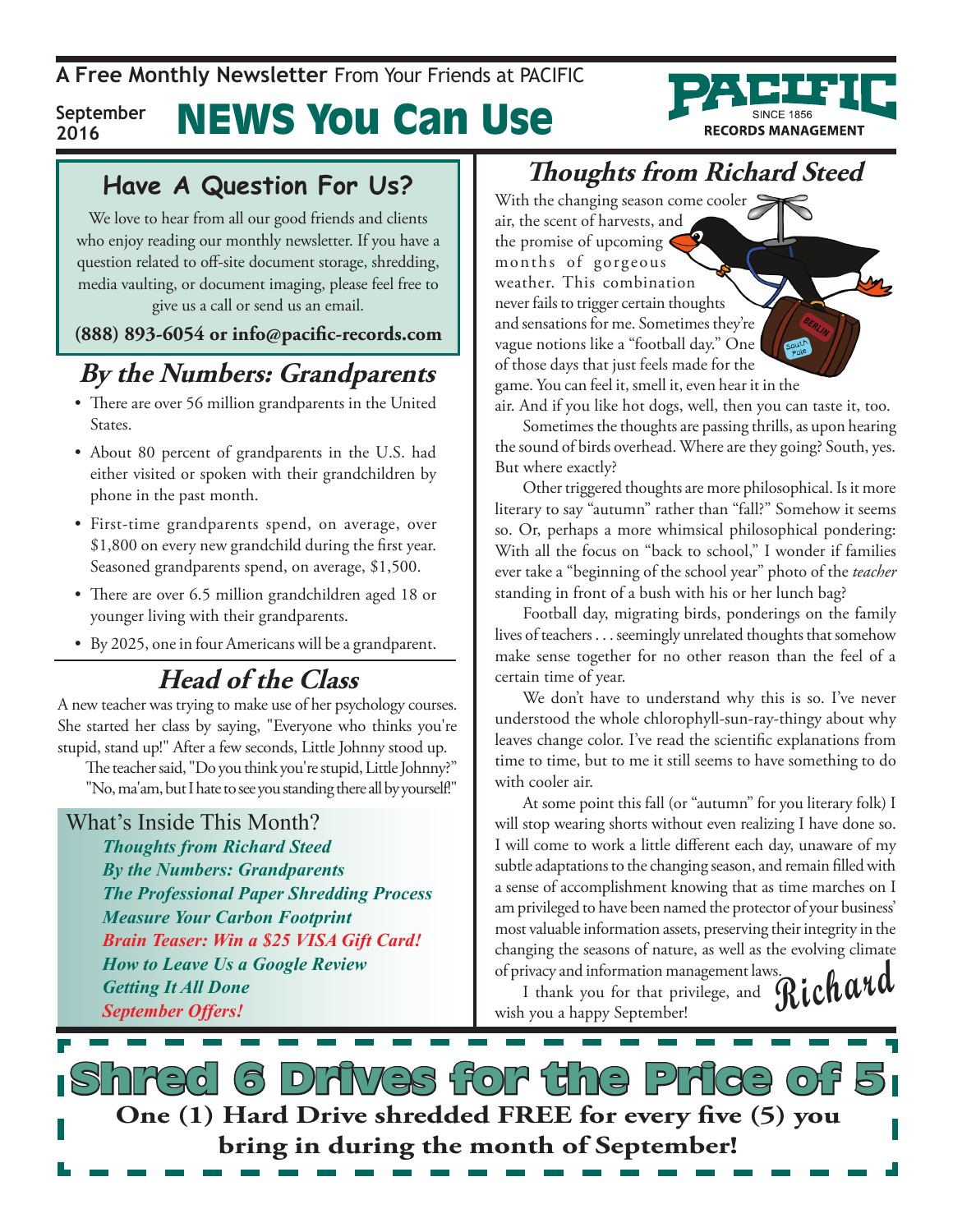## **The Professional Paper Shredding Process**

If you're used to shredding documents with an office paper shredder, you know how time-consuming and frustrating it can be. Staples and paper clips have to be removed from files, and often you stand over the shredder for several minutes separating documents into very thin stacks of paper only 2 or 3 sheets thick—to avoid jamming the machine. Nonetheless, paper jams seem to be the norm. It's enough to make you throw up your hands in defeat. Professional paper shredding offers a more efficient, secure, and less-stressful solution for destroying your paper documents.

Locked security consoles are brought to your business, offering easy disposal of documents without the headache of removing staples and paperclips. Security consoles come in a variety of sizes and styles to fit your office environment and document disposal needs. On a scheduled or as-needed basis, a uniformed, background-checked and fully-insured shredding technician collects the documents from your containers. Your confidential documents are either transported in a secure vehicle to a shredding plant for destruction or destroyed on-site with a mobile shredding vehicle. Both options use a strict chain of custody to protect your information at all times. After your documents are destroyed, you are given a Certificate of Destruction documenting the time, day and method of destruction.

The process doesn't end there. After destruction, shredded paper from multiple sources is mixed together, baled, and transported to a trusted recycling facility where it is pulped and used to produce a variety of consumer and business paper products.

### **Happy Birthday, Dear Ice Cream Cone!**

September 22nd is widely accepted as the official anniversary of the invention of the ice cream cone. The ice cream cone is believed to have been invented by Italo Marchiony, an Italian immigrant, who was granted a patent in 1903 for a mold that could make waffle cups. He claimed to have been making them since September 22, 1886, and selling them from a cart on Wall Street in New York City.



Other reports say that the Menches Brothers first served ice cream in edible cones at the 1904 World's Fair in St. Louis, Missouri. Still others say that the true inventor was E. A. Hamwi, a Syrian immigrant pastry maker who was also at that World's Fair. When he saw that the ice cream vendors had run out of bowls, he fashioned his waffles into a cone shape and sold them to the vendors to use. There are, in fact, many others that claim that they were the first to invent the ice cream cone.

Regardless of who invented this convenient container, be sure to enjoy a scoop or two this September 22nd, in honor of the ice cream cone itself.

### **September Holidays and Events**

### **Daily Observances**

- 1 National No Rhyme Nor Reason Day
- 4 International Drive Your Studebaker Day
- 4 Newspaper Carrier Day
- 5 Be Late for Something Day
- 5 Labor Day
- **6 Fight Procrastination Day**
- 8 Pediatric Hematology/Oncology Nurses Day
- 8 International Literacy Day
- 9 Wonderful Weirdos Day
- 10 Swap Ideas Day
- 11 National Grandparents' Day
- 11 National Hug Your Hound Day
- 11 Patriot Day
- 12 National Boss/Employee Exchange Day
- 12 Video Games Day
- 13 National Celiac Awareness Day
- 15 International Day of Democracy
- 16 Constitution Day
- 16 National POW/MIA Recognition Day
- 16 Intl. Day for the Preservation of the Ozone Layer
- 17 Citizenship Day
- 17 International Eat an Apple Day
- 18 Hug a Greeting Card Writer Day
- 19 International Talk Like a Pirate Day
- 19 National Woman Road Warrior Day
- 21 International Day of Peace
- 22 American Business Women's Day
- 22 Autumnal Equinox
- 22 Dear Diary Day
- 22 Elephant Appreciation Day
- 22 Hobbit Day
- 22 National Centenarian's Day
- 23 Hug a Vegetarian Day
- 23 Love Note Day
- 24 Responsible Dog Ownership Day
- 23 Family Health and Fitness Day
- 24 National Hunting and Fishing Day
- 24 National Public Lands Day
- 24 National Punctuation Day
- 25 Gold Star Mother's Day
- 25 One Hit Wonder Day
- 26 World Maritime Day
- 27 Ancestor Appreciation Day
- 27 World Tourism Day
- 28 National Women's Health and Fitness Day

### **Weekly Observances**

- 1-7 Self-University Week
- 1-10 International Enthusiasm Week
- 4-10 National Suicide Prevention Week

The material contained in this newsletter is for informational purposes only and is based upon sources believed to be reliable and authoritative; however, it has not been independently verified by us. This newsletter should not be construed as offering professional advice. For guidance on a specific matter, please consult a qualified professional.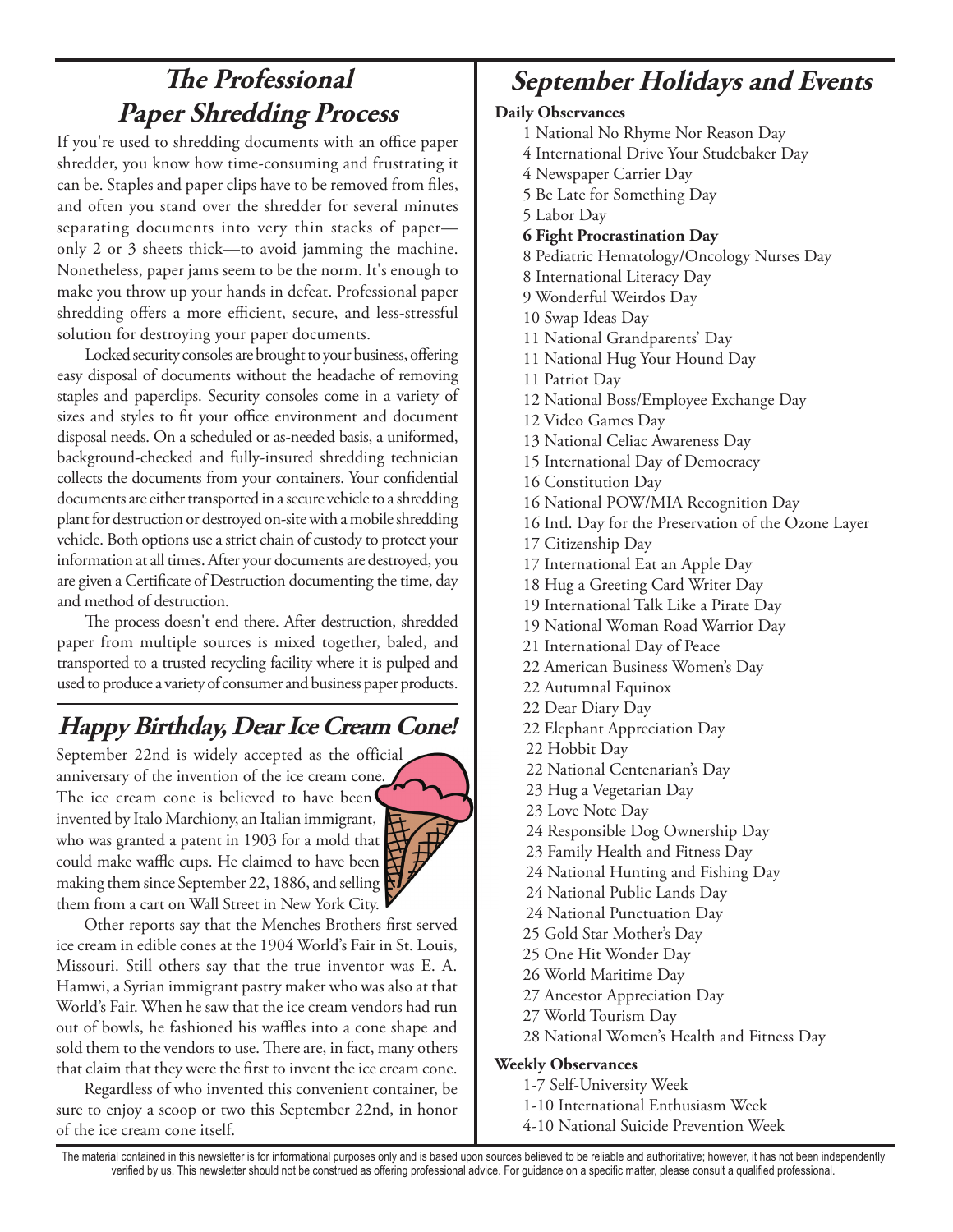## PacBlog **The Top 10 Benefits of Document Scanning**

PacBlog is the monthly web log of Pacific Records Storage To read this month's installment, please click the title below.

> [http://pacific-records.com/5-good-reasons](http://pacific-records.com/5-good-reasons-
> destroy-old-hard-drives-backup-tapes)[destroy-old-hard-drives-backup-tapes](http://pacific-records.com/5-good-reasons-
> destroy-old-hard-drives-backup-tapes)

You may also access the PacBlog at the URL below. There you will find this month's installment along with archives of previous installments.

**http://pacific-records.com/category/pacnews**

### **September Service Awards**

Celebrating Pacific Employee Anniversaries

**5 years** Cheng Her

**8 years** David Meza

**19 Years** Kevin Fenster

**Do You Want To Win A \$25 VISA Gift Card?**



3 months FREE secure Destruction service

*Get 3 months of free Secure Destruction service when you sign up for a new Secure Destruction account with a one-year agreement. Just mention this coupon! Email info@pacific-records.com for more information.*

Each month we'll give you a new challenge of some type. All those who reply with a correct answer are eligible to win. At the end of the month we'll draw a lucky name.

> Here is this month's challenge: What kind of apple has a short temper?

> **Last month's Winner: Lisa Lawrie "It's Raining 1s and 0s."**

**Law offices of Harrison, Temblador, Hungerford & Johnson**

Email your answer to **info@pacific-records.com**

**"I think everyone should go to college and get a degree and then spend six months as a bartender and six months as a cabdriver. Then they would really be educated."**

**— Al McGuire**

## **Quick Tips: Green Living**

**How to Measure Your Carbon Footprint?**  Perhaps not surprisingly, the U.S. has one of the largest carbon footprints in the world, ranking #2 in total emissions per capita. Since this much larger footprint is made up of many smaller individual footprints, it's important to understand your contribution and responsibility to the greater whole. Individually, the average American produces 9.44 tons of carbon dioxide on their own each year! Did this surprise you? The following link will help you to calculate the size of the carbon footprint of your household:

[http://www.epa.gov/climatechange/emissions/ind\\_calculator.html](http://www.epa.gov/climatechange/emissions/ind_calculator.html)

### **ESSENTIALS OF RISK MANAGEMENT:** 1. DON'T DO ANYTHING WRONG TODAY.

2. DON'T DO ANYTHING WRONG TOMORROW. 3. REPEAT.